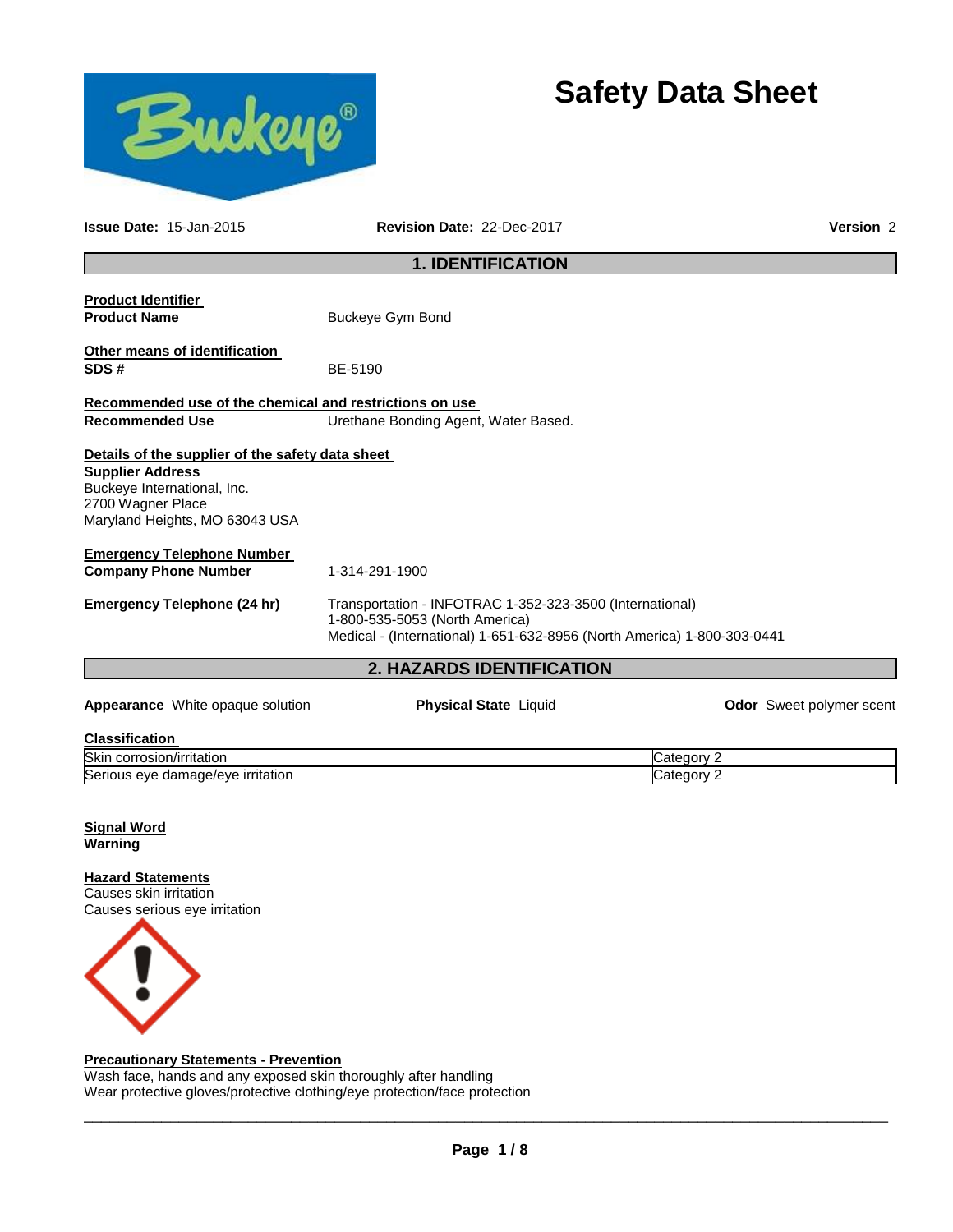# **Precautionary Statements - Response**

IF IN EYES: Rinse cautiously with water for several minutes. Remove contact lenses, if present and easy to do. Continue rinsing If eye irritation persists: Get medical advice/attention

\_\_\_\_\_\_\_\_\_\_\_\_\_\_\_\_\_\_\_\_\_\_\_\_\_\_\_\_\_\_\_\_\_\_\_\_\_\_\_\_\_\_\_\_\_\_\_\_\_\_\_\_\_\_\_\_\_\_\_\_\_\_\_\_\_\_\_\_\_\_\_\_\_\_\_\_\_\_\_\_\_\_\_\_\_\_\_\_\_\_\_\_\_

IF ON SKIN: Wash with plenty of soap and water If skin irritation occurs: Get medical advice/attention

Take off contaminated clothing and wash it before reuse

# **Other Hazards**

Harmful to aquatic life with long lasting effects

#### **Unknown Acute Toxicity**

1.4% of the mixture consists of ingredient(s) of unknown toxicity

# **3. COMPOSITION/INFORMATION ON INGREDIENTS**

| Chamise :<br>Name<br>ייסווט<br>ual | . .<br>N0<br>. v.<br>. .<br>$\sqrt{ }$ | Weinht-%<br>70 |
|------------------------------------|----------------------------------------|----------------|
| vlamine<br>rıc                     | ໍາາ<br>. .<br>. .                      | . .            |

\*\*If Chemical Name/CAS No is "proprietary" and/or Weight-% is listed as a range, the specific chemical identity and/or percentage of composition has been withheld as a trade secret.\*\*

# **4. FIRST-AID MEASURES First Aid Measures General Advice** Provide this SDS to medical personnel for treatment. **Eye Contact** IF IN EYES: Rinse cautiously with water for several minutes. Remove contact lenses, if present and easy to do. Continue rinsing. If eye irritation persists: Get medical advice/attention. **Skin Contact IF ON SKIN: Wash with plenty of soap and water. If skin irritation occurs: Get medical** advice/attention. Take off contaminated clothing and wash it before reuse. **Inhalation Remove to fresh air. Ingestion IF SWALLOWED:.** Give two large glasses of water. Do NOT induce vomiting. Never give anything by mouth to an unconscious person. Get medical attention.

**Most important symptoms and effects**

**Symptoms** Causes skin irritation. Causes serious eye irritation.

#### **Indication of any immediate medical attention and special treatment needed**

**Notes to Physician**  Treat symptomatically.

# **5. FIRE-FIGHTING MEASURES**

# **Suitable Extinguishing Media**

Use extinguishing measures that are appropriate to local circumstances and the surrounding environment.

**Unsuitable Extinguishing Media** Not determined.

#### **Specific Hazards Arising from the Chemical**

Not determined.

**Hazardous Combustion Products** Carbon oxides.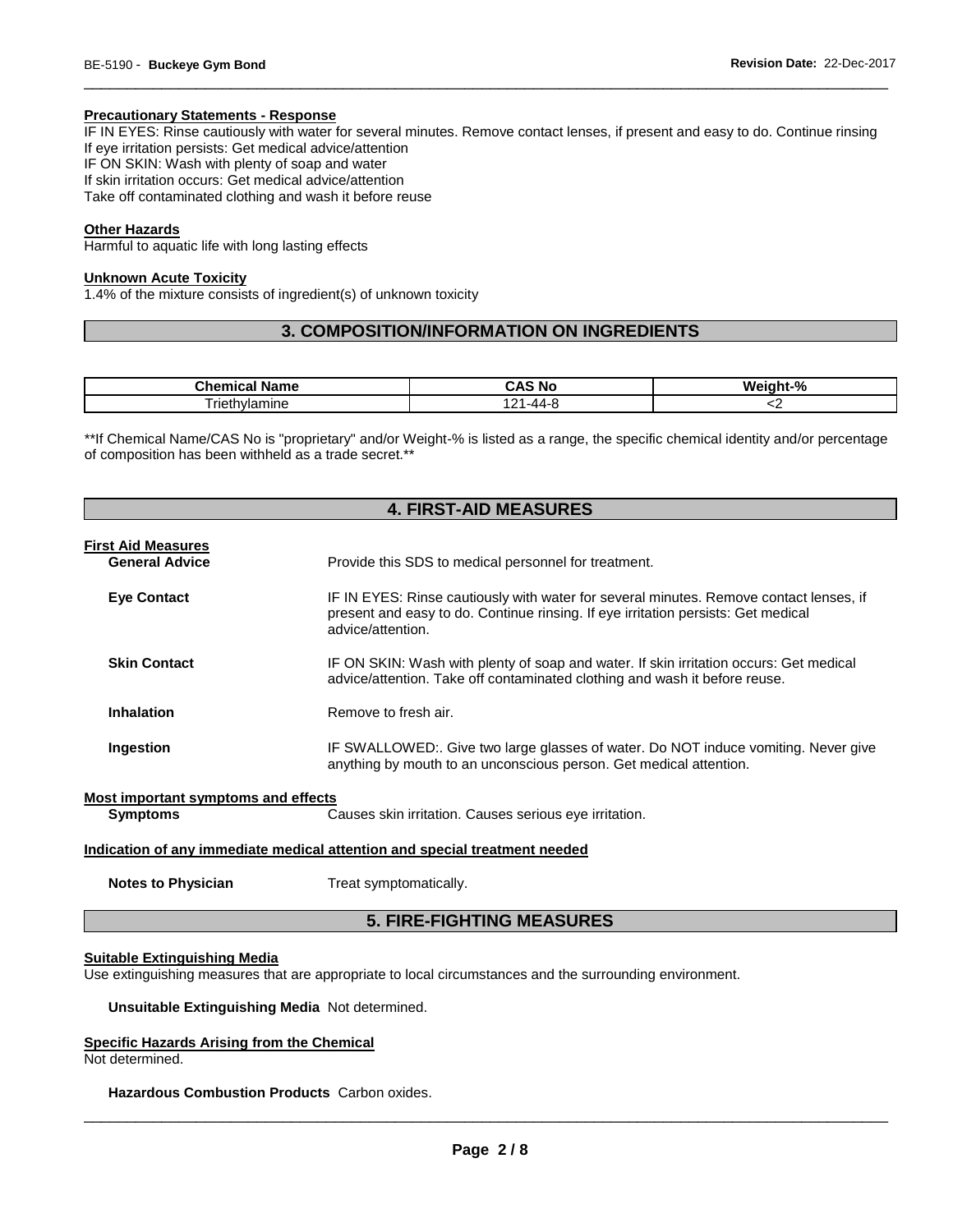## **Protective equipment and precautions for firefighters**

As in any fire, wear self-contained breathing apparatus pressure-demand, MSHA/NIOSH (approved or equivalent) and full protective gear.

# **6. ACCIDENTAL RELEASE MEASURES**

\_\_\_\_\_\_\_\_\_\_\_\_\_\_\_\_\_\_\_\_\_\_\_\_\_\_\_\_\_\_\_\_\_\_\_\_\_\_\_\_\_\_\_\_\_\_\_\_\_\_\_\_\_\_\_\_\_\_\_\_\_\_\_\_\_\_\_\_\_\_\_\_\_\_\_\_\_\_\_\_\_\_\_\_\_\_\_\_\_\_\_\_\_

# **Personal precautions, protective equipment and emergency procedures**

| <b>Personal Precautions</b>                                  | Use personal protective equipment as required.                                                                                                                                                                     |
|--------------------------------------------------------------|--------------------------------------------------------------------------------------------------------------------------------------------------------------------------------------------------------------------|
| <b>Environmental Precautions</b>                             | See Section 12 for additional Ecological Information.                                                                                                                                                              |
| Methods and material for containment and cleaning up         |                                                                                                                                                                                                                    |
| <b>Methods for Containment</b>                               | Prevent further leakage or spillage if safe to do so.                                                                                                                                                              |
| <b>Methods for Clean-Up</b>                                  | Pick up with mop, wet/dry vac, or absorbent material. Rinse area with clear water and allow<br>floor to dry before allowing traffic. Dispose of in accordance with federal, state and local<br>regulations.        |
|                                                              | <b>7. HANDLING AND STORAGE</b>                                                                                                                                                                                     |
| <b>Precautions for safe handling</b>                         |                                                                                                                                                                                                                    |
| <b>Advice on Safe Handling</b>                               | Handle in accordance with good industrial hygiene and safety practice. Wear protective<br>gloves/protective clothing and eye/face protection. Wash face, hands, and any exposed<br>skin thoroughly after handling. |
| Conditions for safe storage, including any incompatibilities |                                                                                                                                                                                                                    |
| Clavente Candiliano                                          | ican containera tightly ologad in a drug and und woll ventilated place.                                                                                                                                            |

# **Storage Conditions Keep containers tightly closed in a dry, cool and well-ventilated place.**

**Incompatible Materials Acids. Strong alkalis. Heavy metal salts.** 

# **8. EXPOSURE CONTROLS/PERSONAL PROTECTION**

# **Exposure Guidelines**

L

| <b>Chemical Name</b> | <b>ACGIH TLV</b> | <b>OSHA PEL</b>                     | <b>NIOSH IDLH</b> |
|----------------------|------------------|-------------------------------------|-------------------|
| Triethylamine        | STEL: 3 ppm      | TWA: 25 ppm                         | IDLH: 200 ppm     |
| 121-44-8             | TWA: 1 ppm       | TWA: $100 \text{ mg/m}^3$           |                   |
|                      | c*               | (vacated) TWA: 10 ppm               |                   |
|                      |                  | (vacated) TWA: $40 \text{ mg/m}^3$  |                   |
|                      |                  | (vacated) STEL: 15 ppm              |                   |
|                      |                  | (vacated) STEL: $60 \text{ mg/m}^3$ |                   |

# **Appropriate engineering controls**

**Engineering Controls** Apply technical measures to comply with the occupational exposure limits. Showers. Eyewash stations. Ventilation systems.

# **Individual protection measures, such as personal protective equipment**

| <b>Eye/Face Protection</b> | Refer to 29 CFR 1910.133 for eye and face protection regulations. Wear safety glasses or |
|----------------------------|------------------------------------------------------------------------------------------|
|                            | goggles to protect against exposure.                                                     |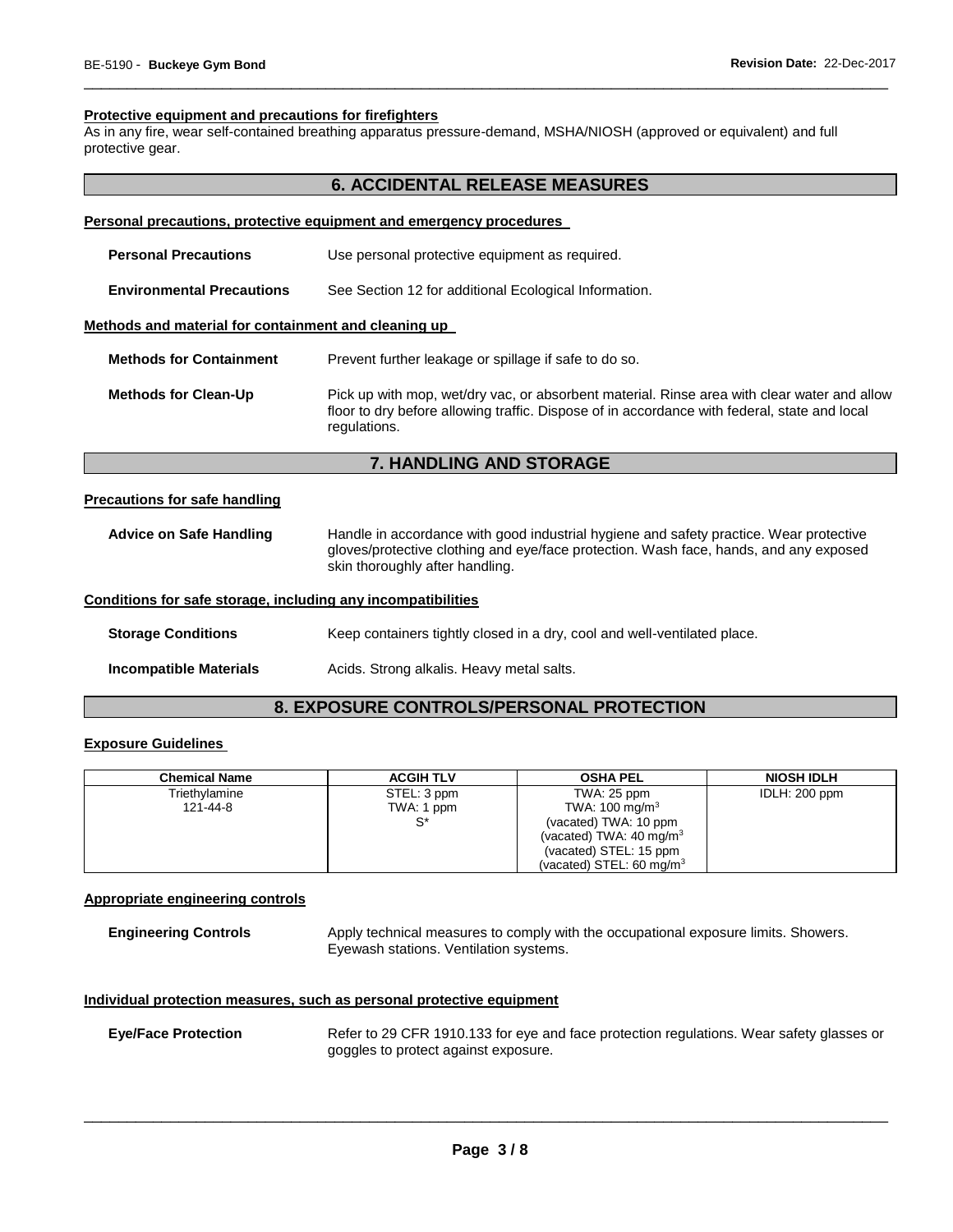# **Skin and Body Protection** Refer to 29 CFR 1910.138 for appropriate skin and body protection. Wear rubber gloves or other impervious gloves. **Respiratory Protection Refer to 29 CFR 1910.134 for respiratory protection requirements. No protective equipment**

\_\_\_\_\_\_\_\_\_\_\_\_\_\_\_\_\_\_\_\_\_\_\_\_\_\_\_\_\_\_\_\_\_\_\_\_\_\_\_\_\_\_\_\_\_\_\_\_\_\_\_\_\_\_\_\_\_\_\_\_\_\_\_\_\_\_\_\_\_\_\_\_\_\_\_\_\_\_\_\_\_\_\_\_\_\_\_\_\_\_\_\_\_

is needed under normal use conditions.

**General Hygiene Considerations** Handle in accordance with good industrial hygiene and safety practice. Wash face, hands and any exposed skin thoroughly after handling.

# **9. PHYSICAL AND CHEMICAL PROPERTIES**

# **Information on basic physical and chemical properties**

**Physical State Liquid** 

**Appearance** White opaque solution **Odor** Sweet polymer scent **Color** White **Odor Threshold** Not determined

**pH**  $\frac{8.0 + (-0.2)}{8.0 + (-0.2)}$ **Melting Point/Freezing Point Not determined**<br> **Boiling Point/Boiling Range** 100 °C / 212 °F **Boiling Point/Boiling Range Flash Point 1996 None None None None Tag Closed Cup Evaporation Rate 1.0** (Water = 1) **Flammability (Solid, Gas)** Liquid- Not Applicable<br>
Upper Flammability Limits Mot determined **Upper Flammability Limits Lower Flammability Limit** Not determined **Vapor Pressure <b>Vapor Pressure Not determined**<br> **Vapor Density Not determined Vapor Density Specific Gravity** 1.02 **Water Solubility Miscible in water Solubility in other solvents** Not determined **Partition Coefficient Not determined**<br> **Auto-ignition Temperature** Not determined **Auto-ignition Temperature Decomposition Temperature Not determined**<br>**Kinematic Viscosity Not determined Kinematic Viscosity**<br> **Dynamic Viscosity**<br> **Not determined Dynamic Viscosity**<br> **Explosive Properties**<br>
Not determined **Explosive Properties Not determined**<br> **Oxidizing Properties Not determined Oxidizing Properties<br>Additional Information** 

**Property Values Property Property Property Additional Information** % Volatile by weight 90.8

# **10. STABILITY AND REACTIVITY**

#### **Reactivity**

Not reactive under normal conditions.

# **Chemical Stability**

Stable under recommended storage conditions.

# **Possibility of Hazardous Reactions**

None under normal processing.<br>Hazardous Polymerization

Hazardous polymerization does not occur.

**Conditions to Avoid** Keep out of reach of children.

#### **Incompatible Materials**

Acids. Strong alkalis. Heavy metal salts.

# **Hazardous Decomposition Products**

Carbon oxides.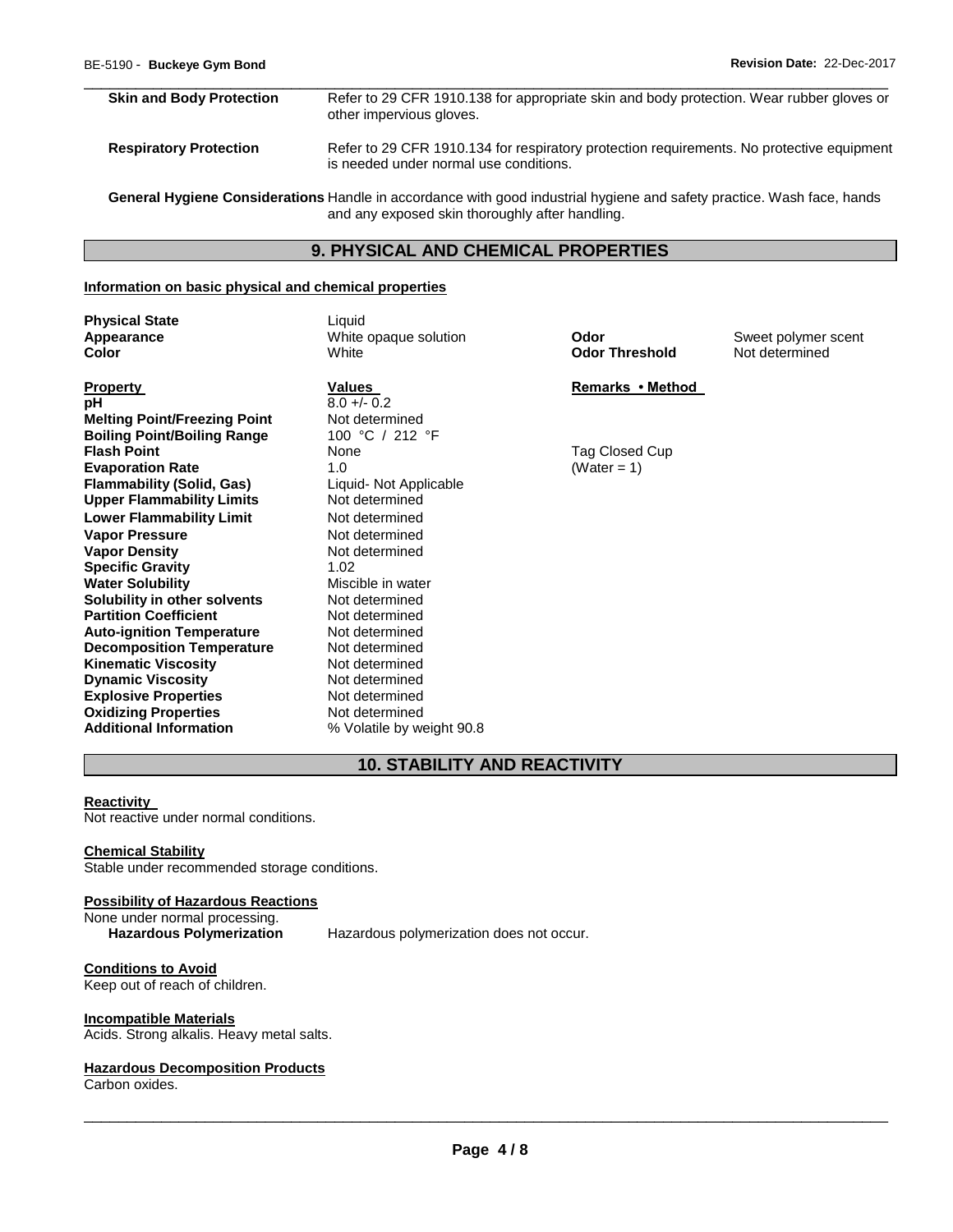# **11. TOXICOLOGICAL INFORMATION**

\_\_\_\_\_\_\_\_\_\_\_\_\_\_\_\_\_\_\_\_\_\_\_\_\_\_\_\_\_\_\_\_\_\_\_\_\_\_\_\_\_\_\_\_\_\_\_\_\_\_\_\_\_\_\_\_\_\_\_\_\_\_\_\_\_\_\_\_\_\_\_\_\_\_\_\_\_\_\_\_\_\_\_\_\_\_\_\_\_\_\_\_\_

# **Information on likely routes of exposure**

| <b>Product Information</b> |                                |
|----------------------------|--------------------------------|
| <b>Eye Contact</b>         | Causes serious eye irritation. |
| <b>Skin Contact</b>        | Causes skin irritation.        |
| <b>Inhalation</b>          | Do not inhale.                 |
| Ingestion                  | Do not ingest.                 |

# **Component Information**

| <b>Chemical Name</b>            | Oral LD50            | Dermal LD50                           | <b>Inhalation LC50</b>            |
|---------------------------------|----------------------|---------------------------------------|-----------------------------------|
| Triethvlamine                   | $= 460$ mg/kg (Rat)  | $= 570 \mu L/kg$ (Rabbit) = 415 mg/kg | $= 1250$ ppm (Rat) 4 h            |
| 121-44-8                        |                      | Rabbit                                |                                   |
| Di(ethylene glycol) ethyl ether | $= 1920$ mg/kg (Rat) | $= 6$ mL/kg (Rat) = 4200 µL/kg        | $> 5240 \text{ mg/m}^3$ (Rat) 4 h |
| $111 - 90 - 0$                  |                      | Rabbit                                |                                   |

# **Information on physical, chemical and toxicological effects**

**Symptoms** Please see section 4 of this SDS for symptoms.

# **Delayed and immediate effects as well as chronic effects from short and long-term exposure**

**Carcinogenicity** Based on the information provided, this product does not contain any carcinogens or potential carcinogens as listed by OSHA, IARC or NTP.

# **Numerical measures of toxicity**

Not determined

**Unknown Acute Toxicity** 1.4% of the mixture consists of ingredient(s) of unknown toxicity.

# **12. ECOLOGICAL INFORMATION**

#### **Ecotoxicity**

Harmful to aquatic life with long lasting effects.

# **Component Information**

| <b>Chemical Name</b>                                 | Algae/aquatic plants | <b>Fish</b>                                                                                                                                                                                                                                                                                                                       | <b>Toxicity to</b><br>microorganisms           | <b>Crustacea</b>                             |
|------------------------------------------------------|----------------------|-----------------------------------------------------------------------------------------------------------------------------------------------------------------------------------------------------------------------------------------------------------------------------------------------------------------------------------|------------------------------------------------|----------------------------------------------|
| Triethylamine<br>121-44-8                            |                      | 43.7: 96 h Pimephales<br>promelas mg/L LC50 static                                                                                                                                                                                                                                                                                | $EC50 = 127$ mg/L 2 h<br>$EC50 = 95$ mg/L 17 h | 200: 48 h Daphnia magna<br>mg/L EC50         |
| Di(ethylene glycol) ethyl<br>ether<br>$111 - 90 - 0$ |                      | 10000: 96 h Lepomis<br>macrochirus mg/L LC50<br>static 19100 - 23900: 96 h<br>Lepomis macrochirus mg/L<br>LC50 flow-through 11400 -<br>15700: 96 h Oncorhynchus<br>mykiss mg/L LC50 flow-<br>through 11600 - 16700: 96 h<br>Pimephales promelas mg/L<br>C50 flow-through 13400: 96<br>h Salmo gairdneri mg/L<br>LC50 flow-through |                                                | 3940 - 4670: 48 h Daphnia<br>magna mg/L EC50 |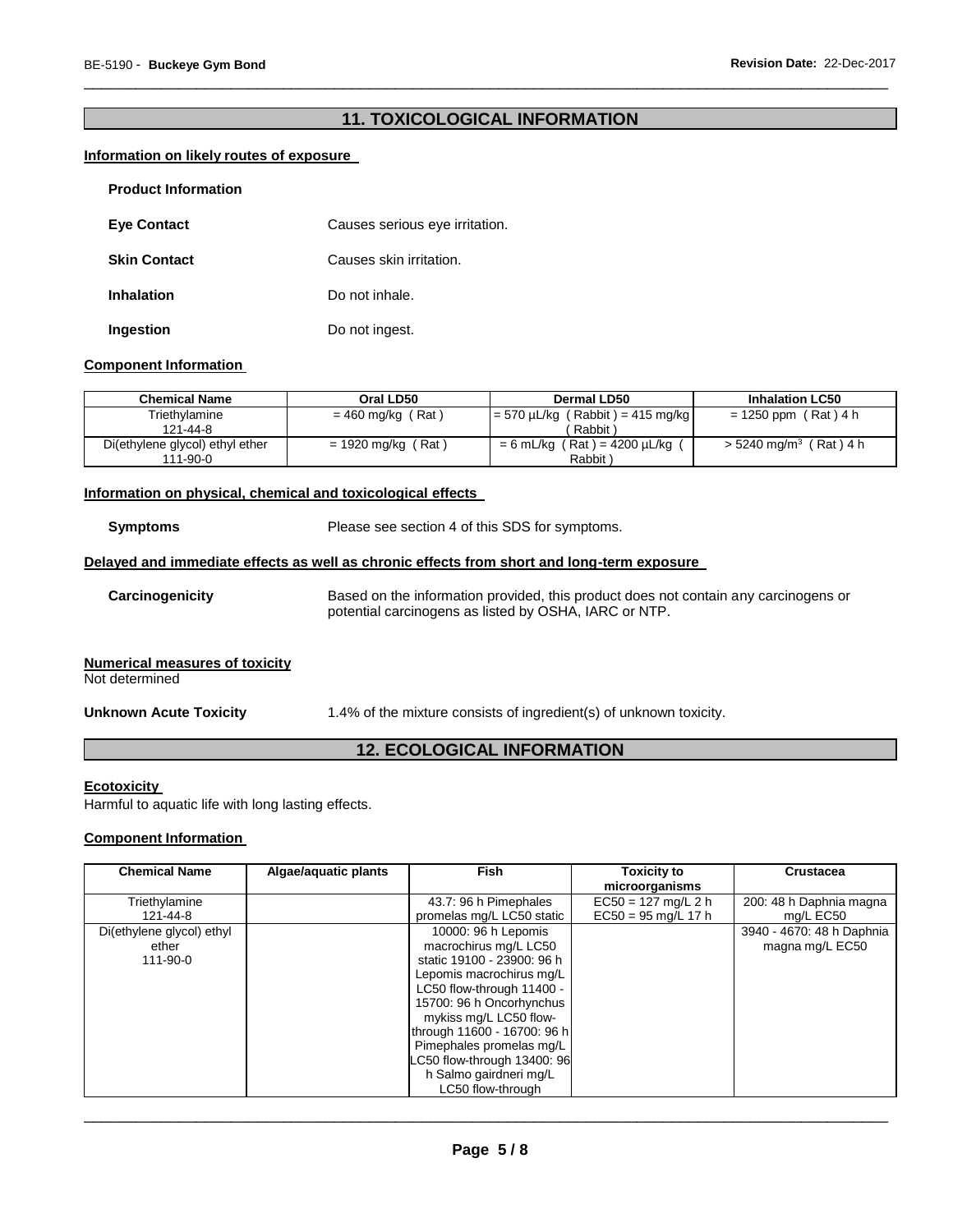# **Persistence/Degradability**

Not determined.

# **Bioaccumulation**

Not determined.

# **Mobility**

| <b>Chemical Name</b>            | <b>Partition Coefficient</b> |
|---------------------------------|------------------------------|
| Triethylamine                   | 1.45                         |
| 121-44-8                        |                              |
| Di(ethylene glycol) ethyl ether | $-0.8$                       |
| 111-90-0                        |                              |

**13. DISPOSAL CONSIDERATIONS** 

\_\_\_\_\_\_\_\_\_\_\_\_\_\_\_\_\_\_\_\_\_\_\_\_\_\_\_\_\_\_\_\_\_\_\_\_\_\_\_\_\_\_\_\_\_\_\_\_\_\_\_\_\_\_\_\_\_\_\_\_\_\_\_\_\_\_\_\_\_\_\_\_\_\_\_\_\_\_\_\_\_\_\_\_\_\_\_\_\_\_\_\_\_

# **Other Adverse Effects**

Not determined

| 13. DISPOSAL CONSIDERATIONS    |                                                                                                        |  |
|--------------------------------|--------------------------------------------------------------------------------------------------------|--|
| <b>Waste Treatment Methods</b> |                                                                                                        |  |
| <b>Disposal of Wastes</b>      | Disposal should be in accordance with applicable regional, national and local laws and<br>regulations. |  |
| <b>Contaminated Packaging</b>  | Disposal should be in accordance with applicable regional, national and local laws and<br>regulations. |  |

# **US EPA Waste Number**

| <b>Chemical Name</b>             | <b>RCRA</b>   | <b>RCRA - Basis for Listing</b>                                                                                                | <b>RCRA - D Series Wastes</b> | <b>RCRA - U Series Wastes</b> |  |  |
|----------------------------------|---------------|--------------------------------------------------------------------------------------------------------------------------------|-------------------------------|-------------------------------|--|--|
| Triethylamine                    | U404          | Included in waste streams:                                                                                                     |                               | U404                          |  |  |
| 121-44-8                         |               | K <sub>156</sub> , K <sub>157</sub>                                                                                            |                               |                               |  |  |
|                                  |               |                                                                                                                                |                               |                               |  |  |
| <b>14. TRANSPORT INFORMATION</b> |               |                                                                                                                                |                               |                               |  |  |
| <b>Note</b>                      |               | Please see current shipping paper for most up to date shipping information, including<br>exemptions and special circumstances. |                               |                               |  |  |
| <b>DOT</b>                       | Not regulated |                                                                                                                                |                               |                               |  |  |
| <b>IATA</b>                      | Not regulated |                                                                                                                                |                               |                               |  |  |
| <b>IMDG</b>                      | Not regulated |                                                                                                                                |                               |                               |  |  |
|                                  |               |                                                                                                                                |                               |                               |  |  |

# **15. REGULATORY INFORMATION**

# **International Inventories**

| <b>Name</b><br><b>Chemical</b> | <b>TSCA</b> | <b>DSL</b> | <b>NDSL</b> | <b>EINECS</b> | <b>ELINCS</b> | <b>ENCS</b> | <b>IECSC</b> | $V = 0$<br><b>NEUL</b> | <b>PICCS</b> | <b>AICS</b> |
|--------------------------------|-------------|------------|-------------|---------------|---------------|-------------|--------------|------------------------|--------------|-------------|
| Friethvlamine                  | Present     |            |             | Present       |               | Present     |              | Present                |              |             |

#### **Legend:**

*TSCA - United States Toxic Substances Control Act Section 8(b) Inventory* 

*DSL/NDSL - Canadian Domestic Substances List/Non-Domestic Substances List* 

*EINECS/ELINCS - European Inventory of Existing Chemical Substances/European List of Notified Chemical Substances* 

*ENCS - Japan Existing and New Chemical Substances* 

*IECSC - China Inventory of Existing Chemical Substances* 

*KECL - Korean Existing and Evaluated Chemical Substances* 

*PICCS - Philippines Inventory of Chemicals and Chemical Substances* 

*AICS - Australian Inventory of Chemical Substances*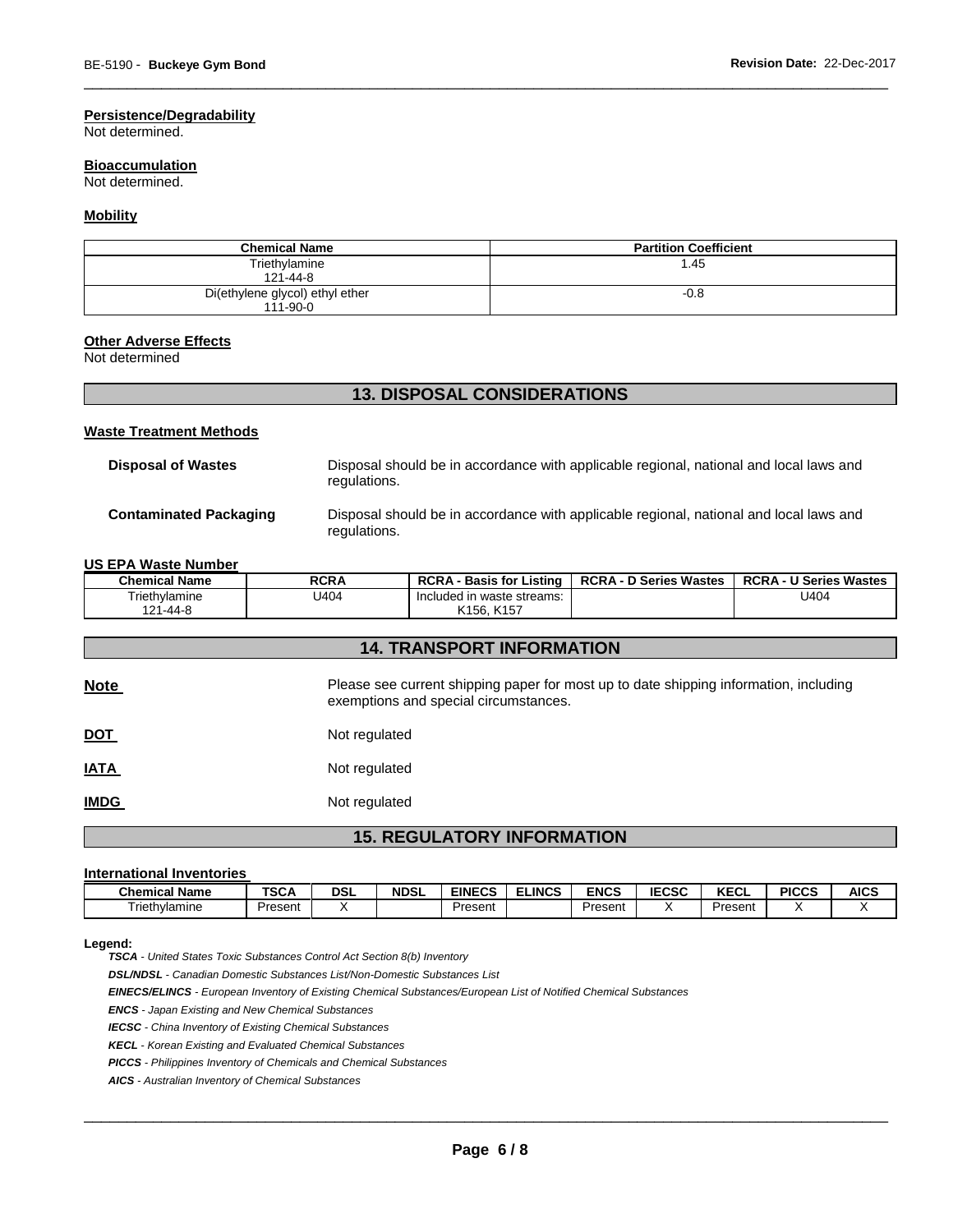# **US Federal Regulations**

# **CERCLA**

This material, as supplied, contains one or more substances regulated as a hazardous substance under the Comprehensive Environmental Response Compensation and Liability Act (CERCLA) (40 CFR 302)

| <b>Chemical Name</b> | <b>Hazardous Substances RQs</b> | <b>CERCLA/SARA RQ</b> | <b>Reportable Quantity (RQ)</b> |
|----------------------|---------------------------------|-----------------------|---------------------------------|
| Triethvlamine        | 5000 lb                         |                       | RQ 5000 lb final RQ             |
| 121-44-8             |                                 |                       | RQ 2270 kg final RQ             |

\_\_\_\_\_\_\_\_\_\_\_\_\_\_\_\_\_\_\_\_\_\_\_\_\_\_\_\_\_\_\_\_\_\_\_\_\_\_\_\_\_\_\_\_\_\_\_\_\_\_\_\_\_\_\_\_\_\_\_\_\_\_\_\_\_\_\_\_\_\_\_\_\_\_\_\_\_\_\_\_\_\_\_\_\_\_\_\_\_\_\_\_\_

# **SARA 313**

Section 313 of Title III of the Superfund Amendments and Reauthorization Act of 1986 (SARA). This product contains a chemical or chemicals which are subject to the reporting requirements of the Act and Title 40 of the Code of Federal Regulations, Part 372

| <b>Chemical Name</b>                       | CAS No   | Weight-% | <b>SARA 313 - Threshold</b><br>Values % |
|--------------------------------------------|----------|----------|-----------------------------------------|
| Triethylamine - 121-44-8                   | 121-44-8 |          |                                         |
| Di(ethylene glycol) ethyl ether - 111-90-0 | 111-90-0 | ິ        | .u                                      |

# **CWA (Clean Water Act)**

This product contains the following substances which are regulated pollutants pursuant to the Clean Water Act (40 CFR 122.21 and 40 CFR 122.42)

| <b>Chemical Name</b> | <b>CWA - Reportable</b><br>Quantities | CWA- | · Toxic Pollutants CCWA - Priority Pollutants | <b>CWA - Hazardous</b><br><b>Substances</b> |
|----------------------|---------------------------------------|------|-----------------------------------------------|---------------------------------------------|
| Triethvlamine        | 5000 lb                               |      |                                               |                                             |

# **US State Regulations**

# **California Proposition 65**

This product does not contain any Proposition 65 chemicals.

# **U.S. State Right-to-Know Regulations**

| <b>Chemical Name</b>                              | <b>New Jersey</b> | <b>Massachusetts</b> | Pennsylvania |
|---------------------------------------------------|-------------------|----------------------|--------------|
| Triethylamine<br>$121 - 44 - 8$                   |                   |                      |              |
| Di(ethylene glycol) ethyl ether<br>$111 - 90 - 0$ |                   |                      |              |